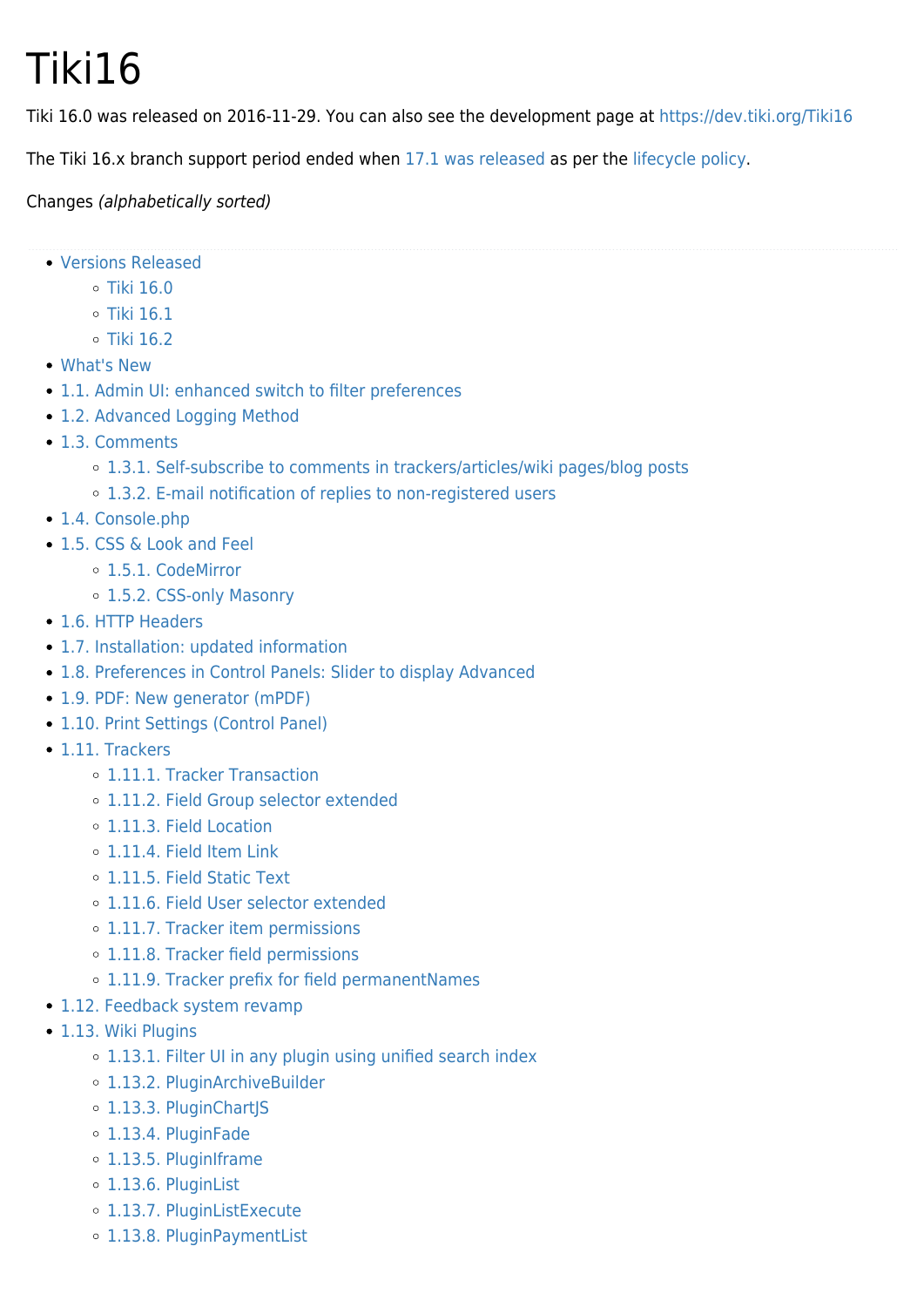- [1.13.9. PluginPivotTable](#page--1-0)
- [1.13.10. PluginTOC](#page--1-0)
- [1.13.11. PluginTracker](#page--1-0)
- [1.13.12. PluginTrackerCalendar](#page--1-0)
- o [1.13.13. PluginWikiDiff](#page--1-0)
- [Install & Upgrade](#page--1-0)
	- [General upgrade notes](#page--1-0)
		- **[Downgrades](#page--1-0)**
	- o [Known Issues](#page--1-0)

# Versions Released

### Tiki 16.0

Released on 2016-11-29

## Tiki 16.1

- Released on 2016-12-22
- This version includes regular post release fixes and Tiki users are recommended to upgrade.

## Tiki 16.2

- Released on 2017-01-21
- This version includes critical security fixes so Tiki users are recommended to upgrade to the latest version as soon as possible.

## What's New

- New PHP minimum requirement for Tiki 16.x is PHP 5.6
- Many libraries have been upgraded, most notably:
	- [jQuery 3.0](https://blog.jquery.com/2016/06/09/jquery-3-0-final-released/)
	- [Bootstrap Tour v0.11.0](http://bootstraptour.com/)
	- among others.

### **Other changes** *(alphabetically sorted)***:**

# 1.1. Admin UI: enhanced switch to filter preferences

- 1. The "hidden" filter preferences checkbox has been replaced by an "always on top" switch to display Basic or Advanced Settings.
- 2. The users preferences that were in Community panel are now regrouped in 2 logical tabs under General control panel

# 1.2. Advanced Logging Method

Tiki has comprehensive built in logging capabilities as part of [Action Log](https://doc.tiki.org/Action%20Log) and to a lesser extent [System Log](https://doc.tiki.org/System-Log).

- From Tiki 16 forward advanced logging for high volume sites will be available.
	- o See [Logging using ELK Stack](https://doc.tiki.org/Logging-using-ELK-Stack) for details.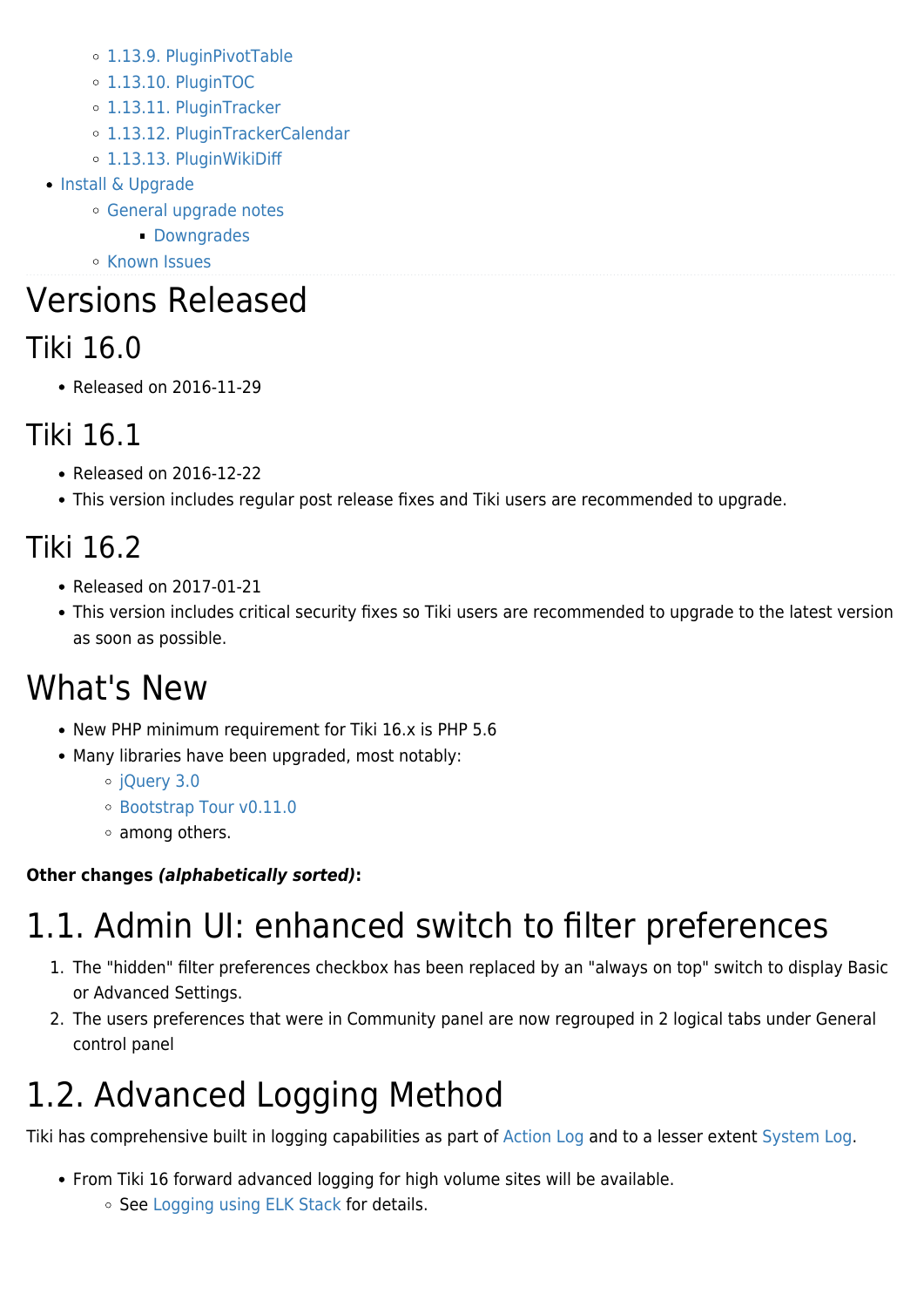## 1.3. Comments

### 1.3.1. Self-subscribe to comments in trackers/articles/wiki pages/blog posts

Since Tiki 16.2, the option to self-subscribe to comments to receive email notifications about replies has been extended to trackers, articles, wiki pages and blog posts. (r59950 & r59951)

See [Comments](https://doc.tiki.org/Comments)

## 1.3.2. E-mail notification of replies to non-registered users

Since Tiki 16.2, non-registered users (also known as "Anonymous" users in Tiki) that provided their emails in the corresponding field next to their comments can get notification emails of the replies to their comments. (r59950 & r59951)

See [Comments](https://doc.tiki.org/Comments)

## 1.4. Console.php

Since Tiki 16.2, a new action can be run from the command line through [console.php:](https://doc.tiki.org/Console)

[PluginListExecute](https://doc.tiki.org/PluginListExecute) action can be run avoiding to use http authentication and the credentials in clear in the command line

See: [Console](https://doc.tiki.org/Console)

## 1.5. CSS & Look and Feel

## 1.5.1. CodeMirror

When [CodeMirror](https://doc.tiki.org/CodeMirror) syntax and code highlighter is enabled code listings with CodeMirror-code class should always show up in monospace font Related commits: [59870](https://sourceforge.net/p/tikiwiki/code/59870) Live demo: <https://nextdev.tiki.org/tiki-pagehistory.php?page=Development&source=0>Pictures:



## 1.5.2. CSS-only Masonry

Users can create simple CSS-only masonry grid layouts now for their content like pictures from File Gallery or "card-like" items results from Tracker data using LIST - the basic syntax is {DIV(class=masonry)}... list of direct child elements here ...{DIV}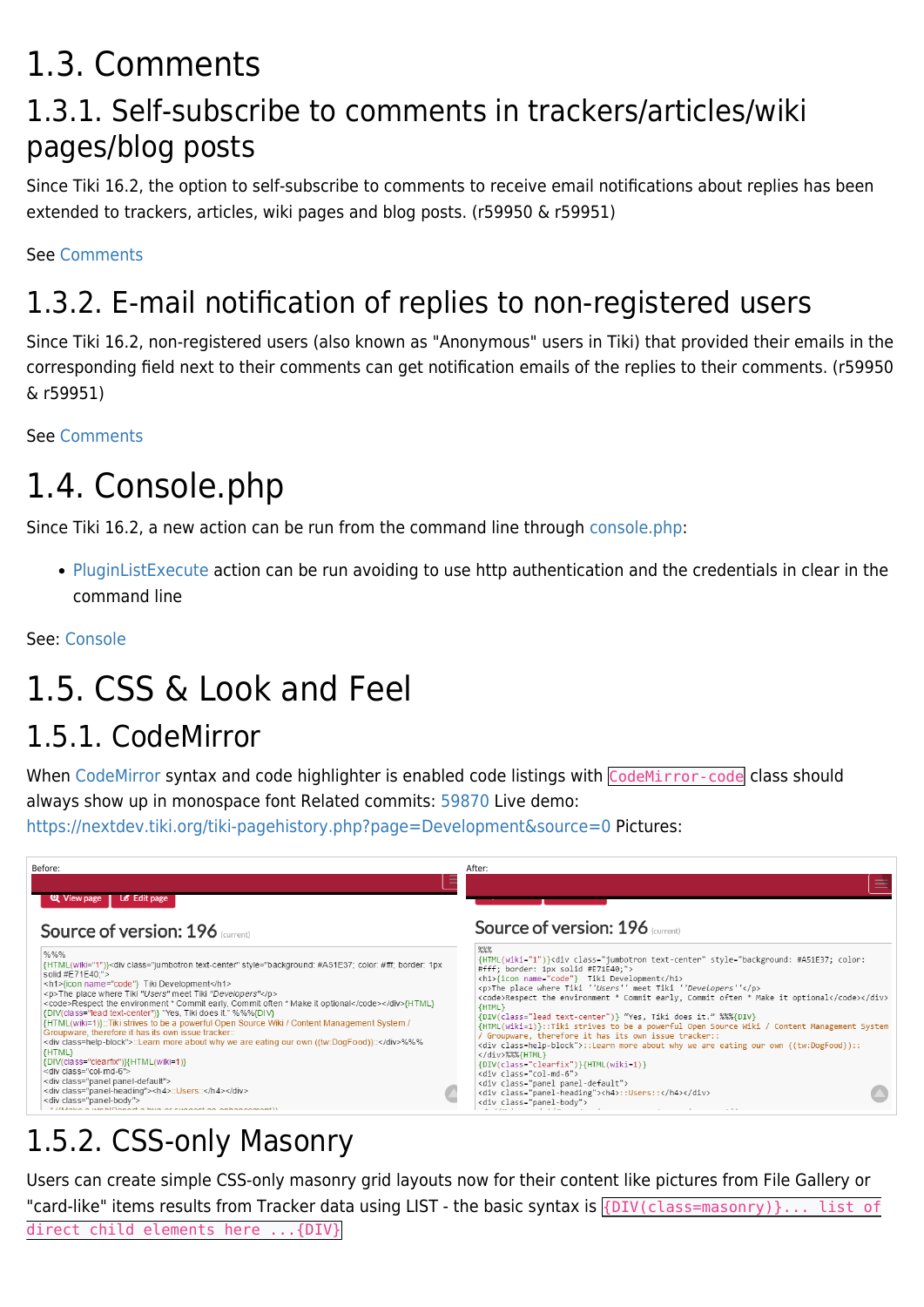Example:

{DIV(class=masonry nogaps)}{img type="src" src="display1317" link="display1317" width="800" desc="Click to expand" rel="box[g]" imalign="center" styleimage="border" align="center" title="CSS-only Masonry Example from Tracker Data"}{img src=preview12}{img src=preview13}{DIV}

This will show previews of images from [File Gallery](https://doc.tiki.org/File-Gallery) in the masonry grid with no gaps between them.

And the following code would display items from Tracker 7 in Bootstrap styled default panels (feature logo and name with link in the header, plus the feature description in the body, for the items with logo provided - "NOT the empty ones") in the masonry grid:



#### The output produced would be:



Click to expand

Learn more: [Masonry](https://doc.tiki.org/Masonry) Related commits: [59869](https://sourceforge.net/p/tikiwiki/code/59869), [59882](https://sourceforge.net/p/tikiwiki/code/59882)

## 1.6. HTTP Headers

New [HTTP Headers](https://doc.tiki.org/HTTP-Headers) preferences were added (mainly security-related)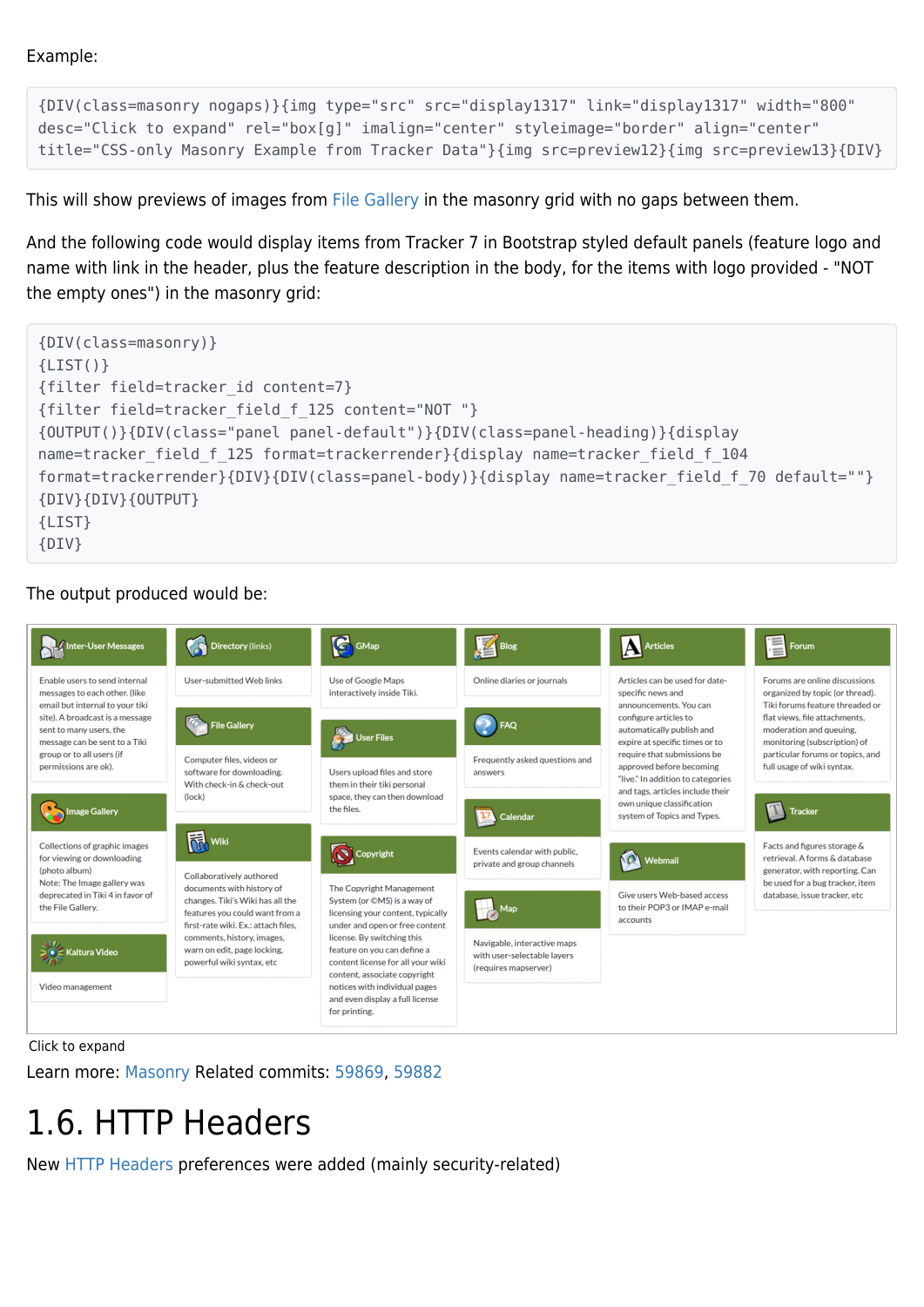## 1.7. Installation: updated information

Letting new users know how to get involved with Tiki.

- <https://tiki.org/Join>
	- o Inviting them to Register and get access to all Tiki Community sites through Tiki's InterTiki feature.
		- Once part of the community, please feel free to help others, improve the documentation and contribute code.

Letting new users know where to get help.

<https://tiki.org/Help>

How to become a developer.

- <https://dev.tiki.org/Commit+Code>
	- Tiki is the collective work of hundreds of people. It works because volunteers.
		- If you are a coder, help make Tiki better.

## 1.8. Preferences in Control Panels: Slider to display Advanced

In [Tiki16](https://doc.tiki.org/Tiki16), and backported to [Tiki15.3](https://doc.tiki.org/Tiki15), a slider has been introduced to allow showing the advanced preferences in the Control Panels more easily. The funnel is shown only when the slider has been moved to show advanced preferences. If you want your preference to be permanent, you need to click as usual on the button "**Set as my default**":



## 1.9. PDF: New generator (mPDF)

[mPDF](https://doc.tiki.org/mPDF) becomes a new option to create PDFs from your wiki pages.

mPDF cannot be bundled with Tiki due to licensing restrictions (and size because of included fonts). But, it is easy to install.

A good alternative to [PluginArchiveBuilder](https://doc.tiki.org/PluginArchiveBuilder)

See also:

 $\cdot$  [PDF](https://doc.tiki.org/PDF)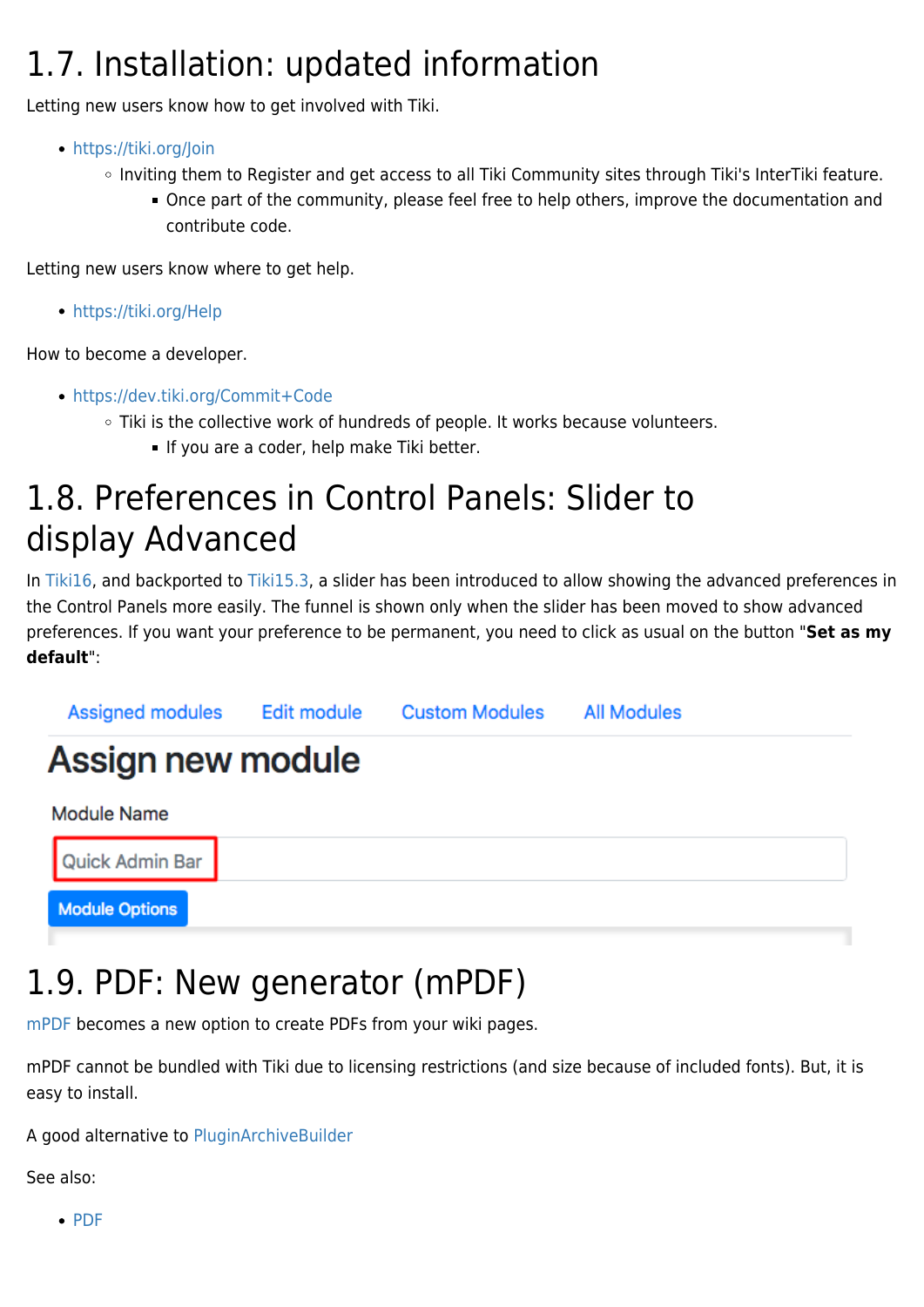To display PDFs in your wiki you can use [PluginMediaPlayer](https://doc.tiki.org/PluginMediaPlayer) or [PluginWebDocViewer.](https://doc.tiki.org/PluginWebDocViewer)

# 1.10. Print Settings (Control Panel)

Since Tiki 16.2, the options related to printing to html or pdf have been gathered together in a new [Control](https://doc.tiki.org/Control%20Panel) [Panel](https://doc.tiki.org/Control%20Panel) called **Print Settings**.

See [Print Settings](https://doc.tiki.org/Print-Settings)

## 1.11. Trackers 1.11.1. Tracker Transaction

Trackers had the ability to be filled in steps through multiple wiki pages, but they currently also have the chance to have the changes of all those pages committed only in the last step. This means that, before this Tiki version, each step (implemented manually with wiki pages and custom plugin tracker calls) was inserting or updating data to the tracker item.

See:

- <http://sourceforge.net/p/tikiwiki/code/55639/>
- <http://sourceforge.net/p/tikiwiki/code/55664/>

### 1.11.2. Field Group selector extended

Since Tiki 16.2, group selector tracker field allows to set Email Notification for all the users in the select group.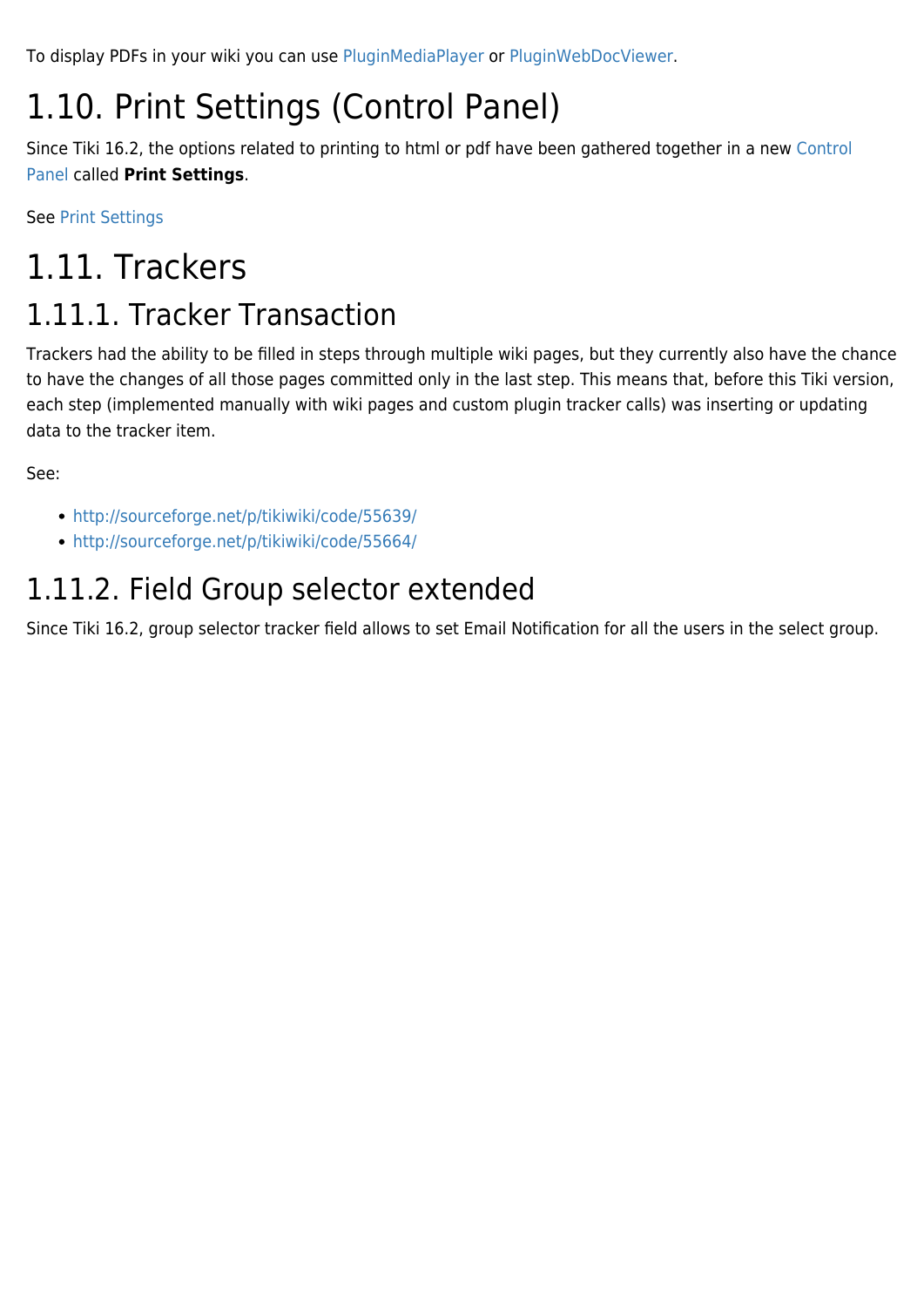### General **Options for Group Selector** Allows a selection from a specified list of user groups. **Auto-Assign** None ¥ Determines if any group should be automatically assigned to the field. **Group Filter** Limit listed groups to those including the specified group. Assign to the group None  $\overline{\mathbf{v}}$ For no auto-assigned field, the user (user selector if it exists, or user) will be assigned to the group and it will be his or her default group. The group must have the user choice setting activated. **Email Notification No** v Add selected group to group monitor the item. Group watches feature must be enabled. Validation

See: [Group selector](https://doc.tiki.org/Group-selector)

**Permissions** 

## 1.11.3. Field Location

[Location Tracker Field](https://doc.tiki.org/Location-Tracker-Field): Added address lookup options from other fields in the same tracker.

## 1.11.4. Field Item Link

[Item link](https://doc.tiki.org/Items-List-and-Item-Link-Tracker-Fields): Added the ability to display results in a table, and to select items from a list with checkboxes in order to have a [Mathematical Calculation Tracker Field](https://doc.tiki.org/Mathematical-Calculation-Tracker-Field) process some math out of some numeric fields provided in the linked items.

Since Tiki 16.2, new options have been added to tracker field ["item link](https://doc.tiki.org/Items-List-and-Item-Link-Tracker-Fields)":

1. the user interface of the table display reuses the features of [PluginTrackerList](https://doc.tiki.org/PluginTrackerList), which opens the door to have custom inline editable fields, sortable tables, etc. See [Items List and Item Link Tracker Fields](https://doc.tiki.org/Items-List-and-Item-Link-Tracker-Fields)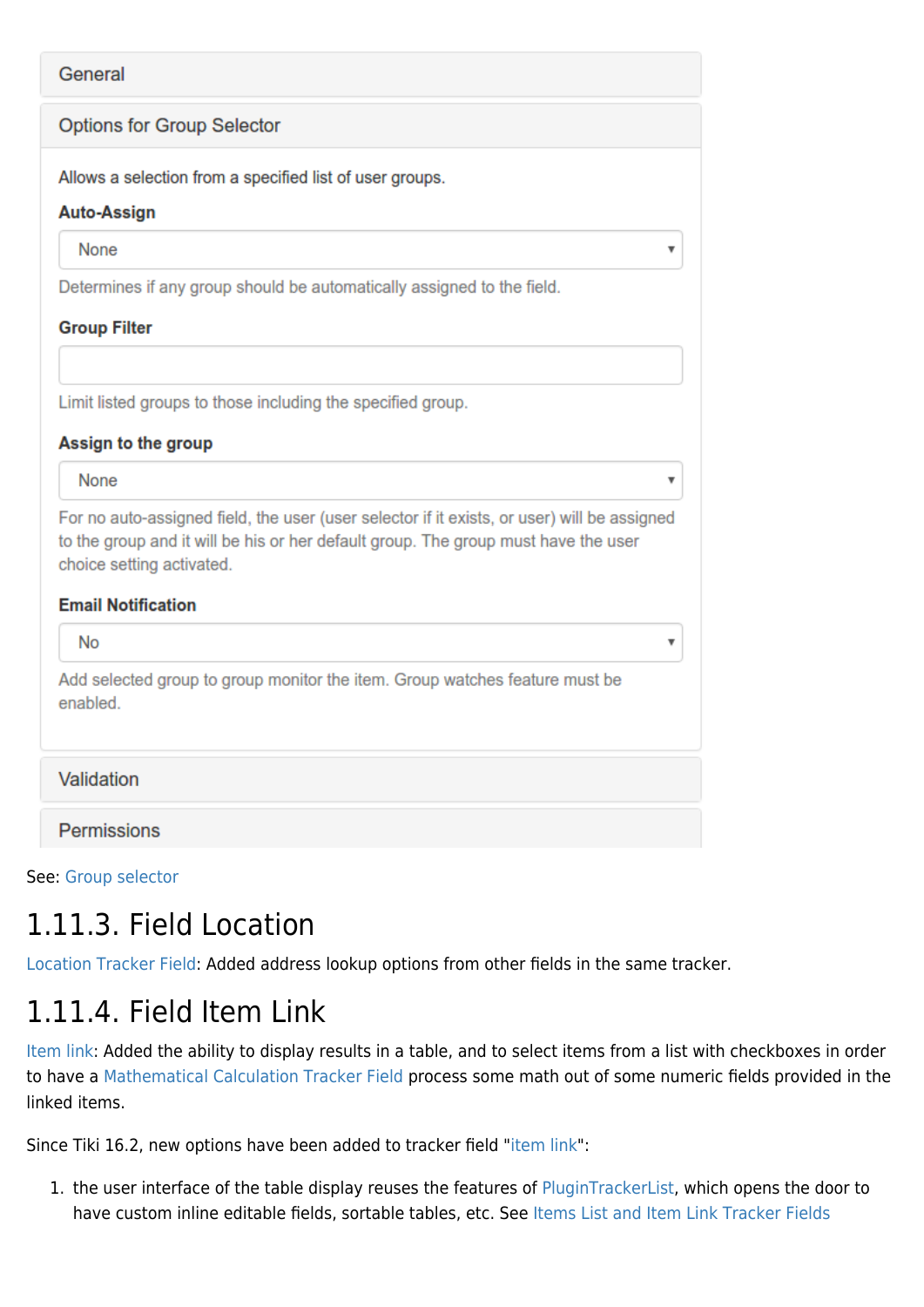|                      | contractorB            |                                                                                                                                                                                                 |                  |                              |                                 |                                                       | ۰                                        |
|----------------------|------------------------|-------------------------------------------------------------------------------------------------------------------------------------------------------------------------------------------------|------------------|------------------------------|---------------------------------|-------------------------------------------------------|------------------------------------------|
| ٠                    | <b>Work Price</b><br>۳ |                                                                                                                                                                                                 |                  | Page<br>1 <sub>v</sub>       |                                 | $ $ 44 1 - 3/3 (3) $ $ + $ $ Rows $ $ 5 $\rightarrow$ |                                          |
|                      | <b>WO</b>              | <b>Work</b><br>description                                                                                                                                                                      | <b>Units</b>     | $Qty \cdot \bullet$<br>(Bid) | <b>Requested</b><br>by (Client) | Price<br><b>Per Unite</b><br>(Client)                 | <b>Override</b><br>Price/U e<br>(Client) |
| ᢦ                    | m<br>$4 \n\infty$      | Clear<br>carpets of<br>each room<br>of the<br>house                                                                                                                                             | HRS 4            | $2 \n\infty$                 | client <sub>2</sub>             | <b>USD</b><br>4<br>30.00                              | USD <sup>4</sup><br>10.00                |
| $\Box$               | $4 \n\equiv 1$         | Fix<br>wooden<br>fence at<br>the garden                                                                                                                                                         | HRS <sup>4</sup> | 3個                           | client <sub>2</sub>             | <b>USD</b><br>4引<br>16.00                             | USD <sup>4</sup><br>14.00                |
| $\blacktriangledown$ | 4 侧                    | Remove<br>old<br>appliances<br>from the<br>abandoned<br>house                                                                                                                                   | <b>HRS &amp;</b> | 4(5)                         | client <sub>2</sub>             | USD <b>4</b><br>20.00                                 | USD <sup>4</sup><br>20.00                |
| Add                  |                        | <b>Work Price, final (Client)</b><br>Value will be re-calculated on save. Current value: 100<br><b>Work Price, final (Contractor)</b><br>Value will be re-calculated on save. Current value: 64 |                  |                              |                                 |                                                       |                                          |

- 2. that tracker field can display items from the remote tracker which match the value of the common field between the two tracker **plus those with a wildcard (asterisk, \*)** in that field.
	- An **Update** button is shown then below the table, which will proceed as follows:
		- all selected wildcard items are cloned and become linked items
		- all selected normal items stay the same
		- all unselected normal items are deleted

This allows users to make some selections, update, then edit as necessary. Cloned items are safe to edit (they no longer edit the wildcard item but the cloned one), and then save the whole form. The **Update** button makes sure this works for new items when we still don't have the itemId to clone to, etc.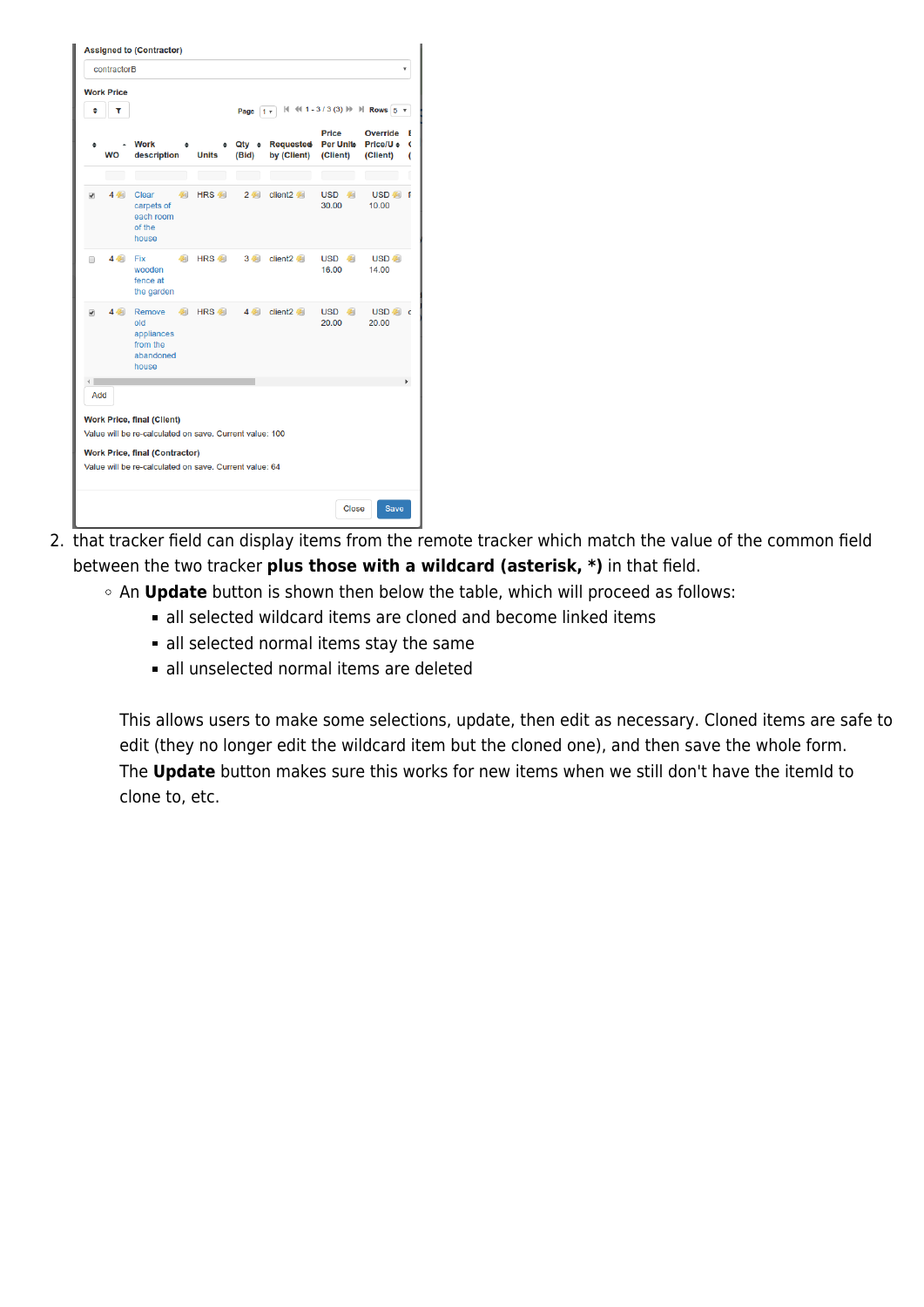

In addition, you can get sums of values of the linked tracker items in a mathematical calculation field in the same source tracker. See an example in the profile Work Custom Pricing

## 1.11.5. Field Static Text

Enhanced. Since Tiki16.2, a new option in tracker field StaticText allows to use "pretty tracker" syntax in them to enable values from other fields in that tracker to be displayed per item.

It currently works with:

- **fieldId** (e.g.  $\{ $f \ 42\}$ ), or
- **permName** (e.g. {\$f\_exampleField},
- **plugin arguments** (e.g. *{img fileId="{\$f 42}"})*.

As of Tiki 16.2, it only gets id's for Categories and ItemLink fields, but it could be extended later.

See [Static Text Tracker Field](https://doc.tiki.org/Static-Text-Tracker-Field).

### 1.11.6. Field User selector extended

Since Tiki 16.2, user selector tracker field alows selecting multiple users, and that selection can be on a full list of site users, of filterable by groups of users: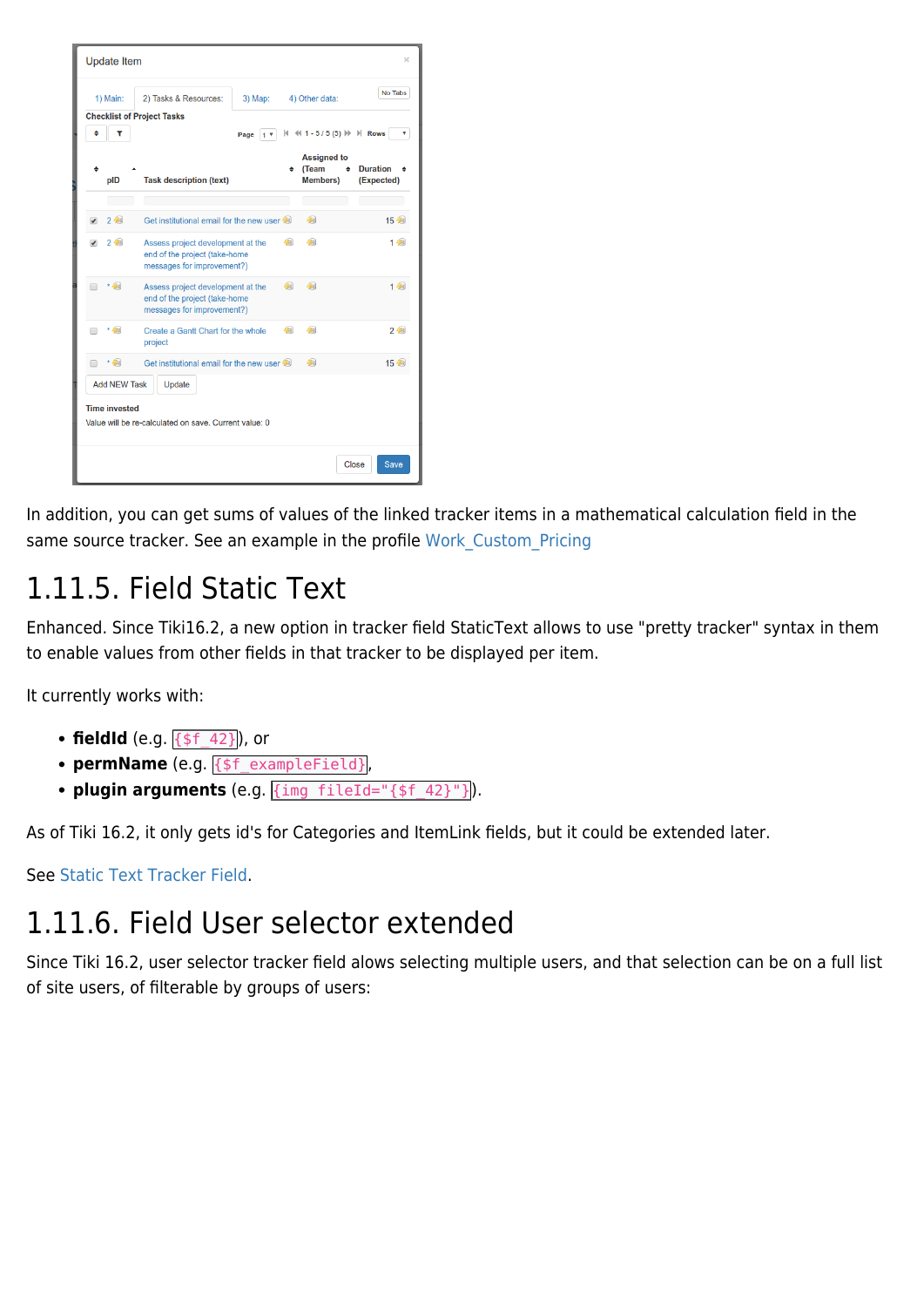#### **Assigned to**

| Filter by group:                                             | Select user(s):                                                        |  |
|--------------------------------------------------------------|------------------------------------------------------------------------|--|
| Ceo<br><b>Clients</b><br><b>Contractors</b><br>Editors<br>Gc | <b>Clientz</b><br>▲<br>contractorA<br>contractorB<br>gс<br>staff1<br>▼ |  |
|                                                              |                                                                        |  |

This is also useful for notifications to user creators/owners of a tracker item, to handle permissions per item when no full permissions are granted in the whole tracker level but only to the items that the user is set as creator/owner of the item.

Save

Close

See: [User selector](https://doc.tiki.org/User-selector)

### 1.11.7. Tracker item permissions

Since Tiki 16.2, the core tiki permission system has been extended to allow trackeritems inherit object permissions from parent trackers.

The side effect is that permission levels are now composed allowing for greater flexibility, i.e. object permissions are complemented with category permissions and then with global permissions, which in fact has been the expected behavior, but it was not always enforced in edge-case-usages of trackers.

## 1.11.8. Tracker field permissions

Since Tiki 16.2, a new case has been added: **admin\_editable\_after**: non-admins can insert but not update and still are able to see the field. Administrators can edit that field.

See [Adding fields to a tracker](https://doc.tiki.org/Adding-fields-to-a-tracker)

### 1.11.9. Tracker prefix for field permanentNames

You can set a prefix in each tracker configuration to get prepended to the [Permanent Names](https://doc.tiki.org/Permanent-Names) automatically generated for its tracker fields. This helps the process to have all tracker fields have consistant names with a common prefix corresponding to the tracker where they belong to, and facilitates using the right field in advanced setups with [PluginList](https://doc.tiki.org/PluginList), [PluginListExecute](https://doc.tiki.org/PluginListExecute), [PluginPivotTable](https://doc.tiki.org/PluginPivotTable), [PluginTrackerCalendar,](https://doc.tiki.org/PluginTrackerCalendar) [PluginMap](https://doc.tiki.org/PluginMap), etc.

## 1.12. Feedback system revamp

Thanks to [lindon](https://doc.tiki.org/user11970) for all the hard work, more here [Feedback](http://dev.tiki.org/Feedback)

## 1.13. Wiki Plugins

New or improved plugins, as well as generic improvements to many of them at once:

## 1.13.1. Filter UI in any plugin using unified search index

Since Tiki 16.2, any plugin using unified index search formatter and wikibuilder (aka filter, output, display,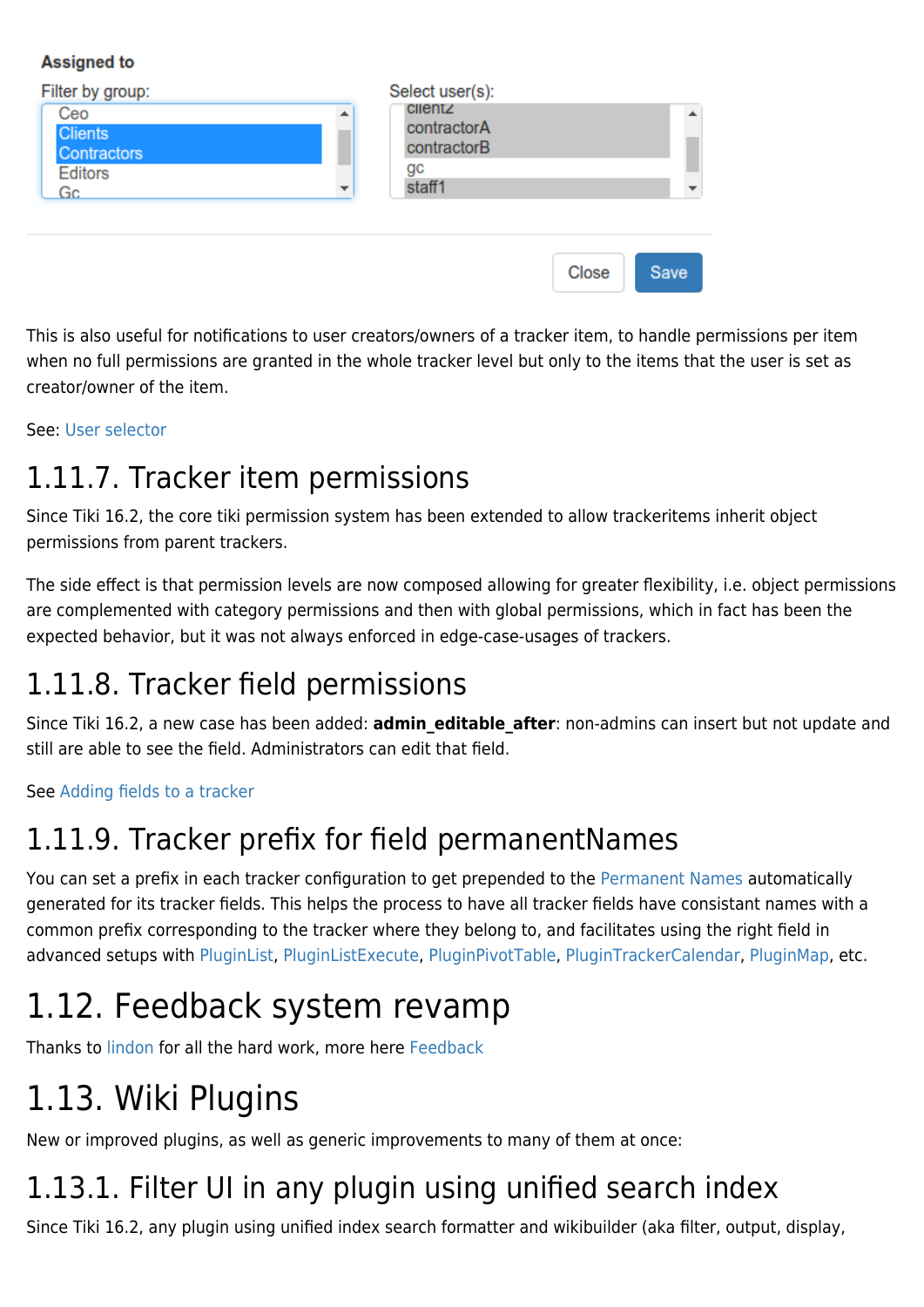format, etc. wiki syntax, such as [PluginList](https://doc.tiki.org/PluginList), [PluginPivottable,](https://doc.tiki.org/PluginPivotTable) etc) now accepts {filter field=... editable=...} syntax to allow user enter a search value instead of hard-coding it. This means a trackerfilterlike functionality for unified index-based plugins.

| <b>Priority</b>                                     |                   | 3                                | $\boldsymbol{\mathrm{v}}$<br>None<br>$\boldsymbol{\mathrm{v}}$ |   |                |  |  |  |  |  |  |
|-----------------------------------------------------|-------------------|----------------------------------|----------------------------------------------------------------|---|----------------|--|--|--|--|--|--|
| <b>Assigned to</b>                                  |                   |                                  |                                                                |   |                |  |  |  |  |  |  |
| <b>Summary</b>                                      |                   |                                  | crash*                                                         |   |                |  |  |  |  |  |  |
|                                                     |                   |                                  | Filter<br><b>Reset</b>                                         |   |                |  |  |  |  |  |  |
|                                                     |                   |                                  |                                                                |   |                |  |  |  |  |  |  |
|                                                     | <b>Bug status</b> |                                  |                                                                |   |                |  |  |  |  |  |  |
|                                                     |                   | acknowledged new resolved Totals |                                                                |   |                |  |  |  |  |  |  |
|                                                     |                   |                                  | 1                                                              | 1 | $\overline{2}$ |  |  |  |  |  |  |
|                                                     |                   |                                  | 1                                                              |   | 1              |  |  |  |  |  |  |
|                                                     |                   |                                  | 1                                                              |   | 1              |  |  |  |  |  |  |
| <b>Severity</b><br>fatal<br>major<br>normal<br>text |                   | 1                                |                                                                |   | 1              |  |  |  |  |  |  |

You can see this feature in action if you apply profile Bug Tracker 16

Click to expand

## 1.13.2. PluginArchiveBuilder

Enhanced plugin. Since Tiki 16.2, it can work with files in file galleries also; i.e. it can collect all files, from the file gallery, on a tracker item and store them in folders.

See [PluginArchiveBuilder](https://doc.tiki.org/PluginArchiveBuilder)

### 1.13.3. PluginChartJS

New plugin. Generate Doughnut- and Pie-type charts. See [PluginChartJS.](https://doc.tiki.org/PluginChartJS)

### 1.13.4. PluginFade

Enhanced plugin. New parameter bootstrap ('y' or 'n') added, to generate bootstrap collapsible box instead of the previous html code.

See: [PluginFade](https://doc.tiki.org/PluginFade)

## 1.13.5. PluginIframe

Enhanced plugin. Added responsive-embed option by default. See [PluginIframe.](https://doc.tiki.org/PluginIframe) Related commits: [59375](https://sourceforge.net/p/tikiwiki/code/59375)

### 1.13.6. PluginList

Enhanced plugin. Added format=categorylist in the subplugin **display**, to display category names instead of category id's. It can have an option parameter: separator=" "; otherwise, the default separator is comma (,). (Tiki =>16.2) See [LIST - display](https://doc.tiki.org/tiki-editpage.php?page=LIST+-+display)

## 1.13.7. PluginListExecute

Enhanced plugin. Added OUTPUT option, same syntax as [LIST - OUTPUT command](https://doc.tiki.org/tiki-editpage.php?page=LIST+-+OUTPUT+command), which also allows for context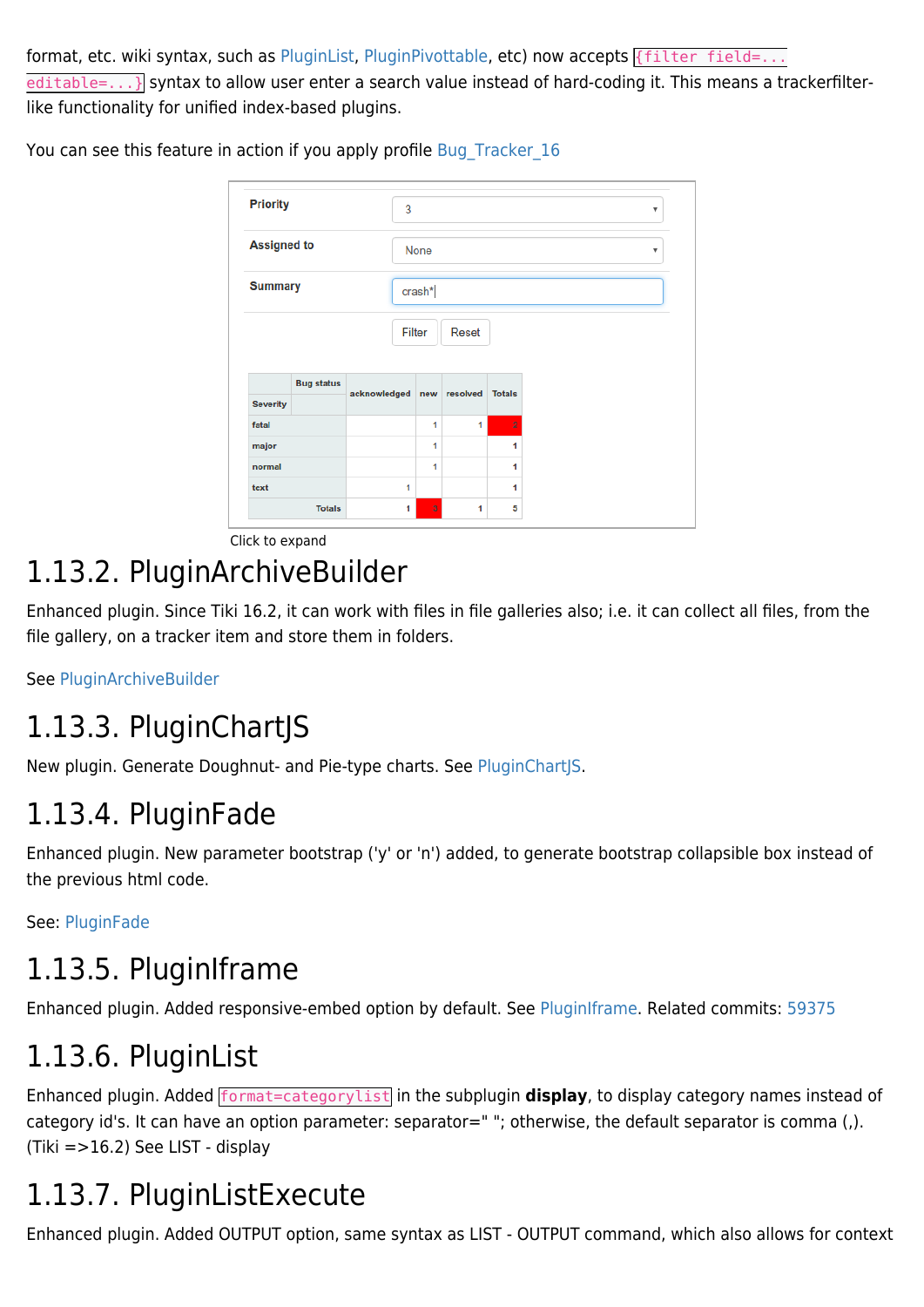filtering and inline edition of records before mass execution of actions on groups of items.

Added [Calculations](https://doc.tiki.org/Calculations) calculations as ListExecute actions

Since Tiki 16.2, two new actions have been added: **filegal\_rename** and **filegal\_image\_overlay**, and it can currently also be run from [console.php.](https://doc.tiki.org/Console)

See [PluginListExecute](https://doc.tiki.org/PluginListExecute)

## 1.13.8. PluginPaymentList

New Plugin, introduced in Tiki 16.2. It shows payments in various ways, respecting perm payment\_view.

| <b>ID</b> Description                               | Amount Date Paid Type      | User | <b>Paver</b>                                                                                                   |  |
|-----------------------------------------------------|----------------------------|------|----------------------------------------------------------------------------------------------------------------|--|
| 15 Adhésion à Associé - nouveau - payé pour<br>(x1) |                            |      | 0.10 CAD 2016-05-27 paypal and the contract of the contract of the contract of the contract of the contract of |  |
| 25 Membership to Associé to 2017-03-15 for          | 0.15 CAD 2016-06-23 paypal | ____ |                                                                                                                |  |

See: [PluginPaymentList](https://doc.tiki.org/PluginPaymentList)

## 1.13.9. PluginPivotTable

New plugin, introduced in Tiki 16.2. It allows creating summary tables or charts using [tracker data](https://doc.tiki.org/Trackers) through the [unified search index](https://doc.tiki.org/Search-and-List-from-Unified-Index) to produce the pivottable report of your choice. Results for the variables of interest (tracker fields, as well as creation date, modification date and tracker status of the items) are aggregated by some criteria selected by the user.

| Add<br>List<br>Summary             |                                |                         |                   |                       |        |                   |            | No Tabs       |
|------------------------------------|--------------------------------|-------------------------|-------------------|-----------------------|--------|-------------------|------------|---------------|
| <b>Summary</b>                     |                                |                         |                   |                       |        |                   |            |               |
| Heatmap<br>$\overline{\mathbf{v}}$ | Count as Fraction of Columns ▼ | Bug status $\mathbf{v}$ |                   | Priority $\mathbf{v}$ |        |                   |            |               |
| Summary v                          | Severity v                     |                         | <b>Bug status</b> | acknowledged<br>new   |        |                   |            | resolved      |
|                                    |                                |                         | <b>Priority</b>   | $\overline{2}$        |        | $\mathbf{3}$<br>4 |            | <b>Totals</b> |
| Version $\mathbf{\overline{v}}$    |                                | <b>Severity</b>         |                   |                       |        |                   | $5$ (high) |               |
| Description v                      |                                | fatal                   |                   |                       | 50.0%  |                   | 100.0%     | 40.0%         |
| Expected behaviour v               |                                | major                   |                   |                       |        | 100.0%            |            | 20.0%         |
|                                    |                                | normal                  |                   |                       | 50.0%  |                   |            | 20.0%         |
| Submitted by v                     |                                | text                    |                   | 100.0%                |        |                   |            | 20.0%         |
| Assigned to $\mathbf{\mathbf{v}}$  |                                |                         | <b>Totals</b>     | 100.0%                | 100.0% | 100.0%            | 100.0%     | 100.0%        |

See [PluginPivotTable](https://doc.tiki.org/PluginPivotTable)

### 1.13.10. PluginTOC

Enhanced plugin. Added: mindepth parameter to display the structure sub-items from any level and not only from top level. Added: Alphabetic sorting See [toc](https://doc.tiki.org/TOC)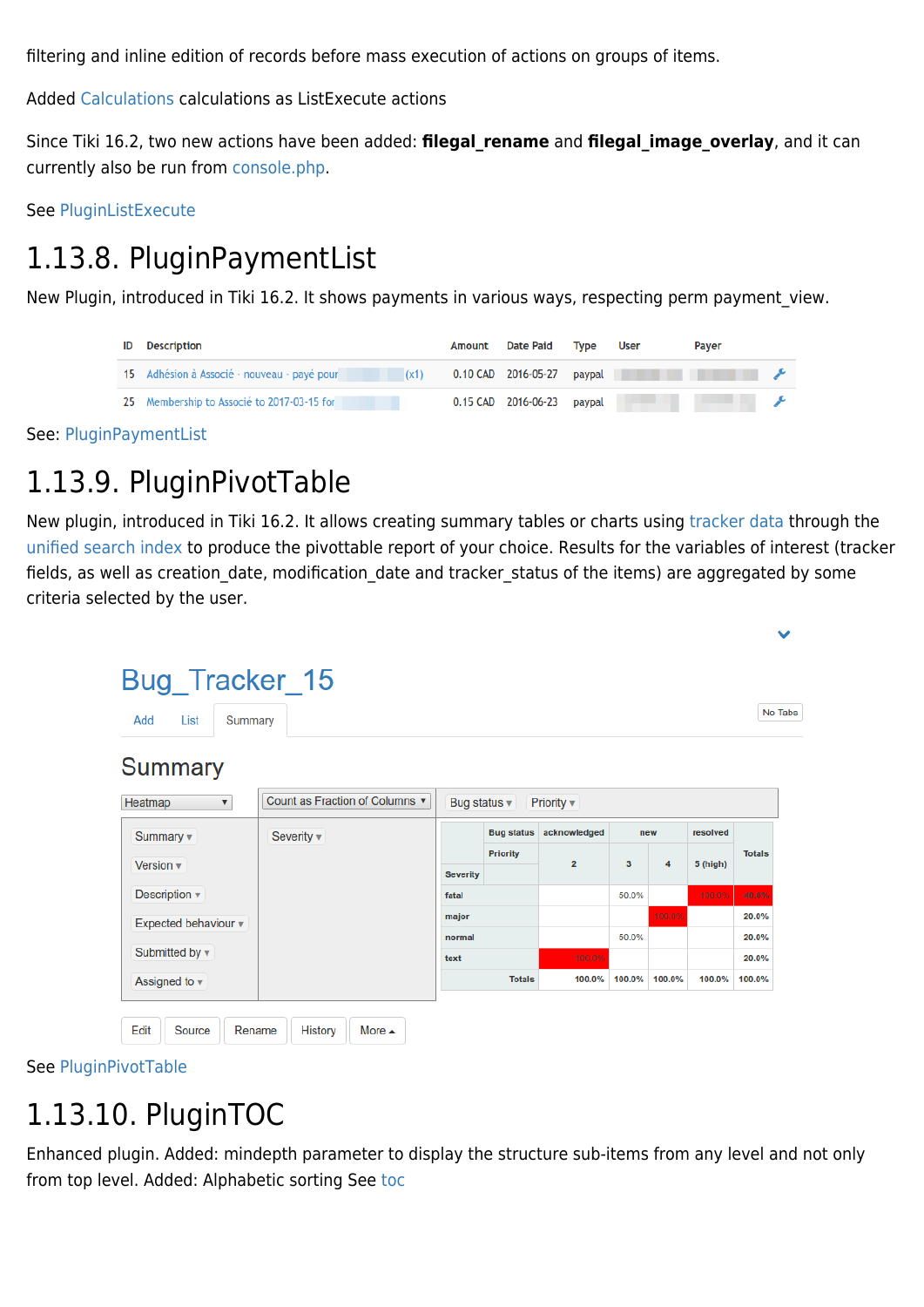## 1.13.11. PluginTracker

Enhanced plugin. Added showcomments option, enabled by default for backwards-compatibility. If you set it to "n", then the column about comments count and/or last author wil be hidden even if it is enabled in the tracker level.

Additionally, in 16.3, email recipients option allows to set fieldId of a UserSelector (including multiple users selected) and GroupSelector.

See [PluginTracker.](https://doc.tiki.org/PluginTracker)

## 1.13.12. PluginTrackerCalendar

Since [Tiki 16.3,](https://doc.tiki.org/Tiki16) you can expose some filter fields on top of the calendar, which will allow the user to select values and filter in real time.

| <b>Staff</b>  | Filter by group:<br><b>Select Some Options</b>                                                                                                      |                                                  |  |  |  |  |  | Select user(s):            |               |  |        |        |                                                                                                               |  |
|---------------|-----------------------------------------------------------------------------------------------------------------------------------------------------|--------------------------------------------------|--|--|--|--|--|----------------------------|---------------|--|--------|--------|---------------------------------------------------------------------------------------------------------------|--|
| <b>Member</b> |                                                                                                                                                     |                                                  |  |  |  |  |  | <b>Select Some Options</b> |               |  |        |        |                                                                                                               |  |
| <b>Status</b> | $\sim$                                                                                                                                              |                                                  |  |  |  |  |  |                            |               |  |        |        |                                                                                                               |  |
| $\bullet$     |                                                                                                                                                     |                                                  |  |  |  |  |  |                            |               |  |        |        |                                                                                                               |  |
|               | Filter<br><b>Reset</b>                                                                                                                              |                                                  |  |  |  |  |  |                            |               |  |        |        |                                                                                                               |  |
|               | $\begin{array}{ccccccc}\n\left\langle \left\langle \quad & \right\rangle & \right\rangle & \left\langle \quad \right\rangle & \end{array}$<br>today | December 2016<br>week<br>resource month<br>month |  |  |  |  |  |                            | resource week |  |        |        |                                                                                                               |  |
|               |                                                                                                                                                     |                                                  |  |  |  |  |  |                            |               |  |        |        | 12/112/212/312/412/512/612/712/812/912/1012/1112/1212/1312/1412/1512/1612/1712/1812/1912/2012/2112/2212/2312/ |  |
| admin         |                                                                                                                                                     | 03:473                                           |  |  |  |  |  |                            |               |  |        |        |                                                                                                               |  |
| am1           |                                                                                                                                                     |                                                  |  |  |  |  |  |                            |               |  |        | 11:472 |                                                                                                               |  |
| am1,staff1    |                                                                                                                                                     |                                                  |  |  |  |  |  |                            |               |  |        |        | 03:473                                                                                                        |  |
|               |                                                                                                                                                     |                                                  |  |  |  |  |  |                            |               |  | 20:002 |        |                                                                                                               |  |
|               |                                                                                                                                                     | 03:4799                                          |  |  |  |  |  |                            |               |  |        |        |                                                                                                               |  |
| staff1        |                                                                                                                                                     | 01:471                                           |  |  |  |  |  |                            |               |  |        |        |                                                                                                               |  |

Click to expand

See [PluginTrackerCalendar](https://doc.tiki.org/PluginTrackerCalendar)

## 1.13.13. PluginWikiDiff

Enhanced plugin. Hide version info by default and add a parameter to be able to show it again (thanks marclaporte; [59878](https://sourceforge.net/p/tikiwiki/code/59878).)

See [PluginWikidiff.](https://doc.tiki.org/PluginWikidiff)

## Install & Upgrade

• New PHP minimum requirement for Tiki 16.x is PHP 5.6

### General upgrade notes

Also, see the standard information about [Upgrades](https://doc.tiki.org/Upgrade) in Tiki.

### Downgrades

Note that if you use a Tiki 16+ database on an older version of Tiki you will probably not be able to log in and will get an error message saying Unknown password format

### Known Issues

• For 16.0:

○ JS Minify is not compatible with CodeMirror syntax highlighting, but this has been fixed in version 16.1.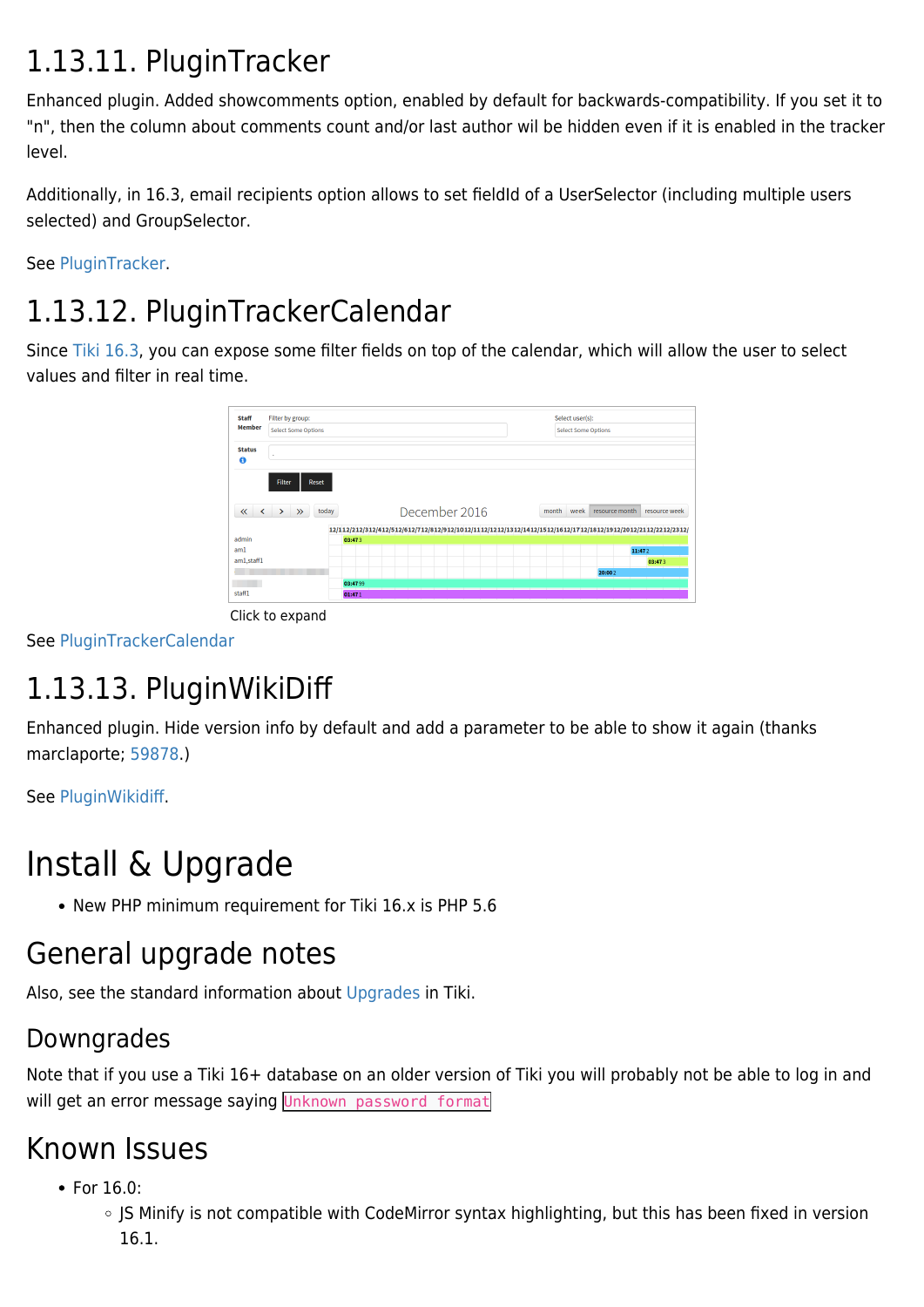- [PluginFade](https://doc.tiki.org/PluginFade) doesn't work with the former default values in previous versions, but you need to force bootstrap="y" parameter in the plugin to show the title and contents, even if that changes the former display of plugin. Upgrading from previous versions without adding this parameter will hide your sections with plugin fade.
- For 16.2:
	- We updated our YAML parsing library and the parser is now more strict so you need to be aware of some formerly valid invalid syntax which is not accepted as valid anymore with the new library:
		- 1. if you have foo:bar as your key: value pair in your [Profiles](https://doc.tiki.org/Profiles) you need to update the code to contain a space after the colon otherwise loading of the profile will fail (most of the [Tiki official](https://profiles.tiki.org) [profiles](https://profiles.tiki.org) fixed now), e.g.  $foo: bar$  or  $altow: []$  will be correct
		- 2. if you have some tracker item values defined as empty (null) in your profile, instead of letting a position of the array empty, you need to add  $\sqrt{nu11}$  explicitly (or  $\frac{1}{2}$  should work also as  $\sqrt{nu11}$ ). Example of a profile affected by this issue which [has been fixed here](https://profiles.tiki.org/tiki-pagehistory.php?page=Execute+on+List&history_offset=1&diff_style=sidediff&diff_style=sidediff&show_all_versions=y&compare=Compare&newver=0&oldver=22&tra_lang=sq&paginate=on&history_pagesize=25).
	- Site logo and Site title can be shown twice under some setups when you upgrade from a previous version. If that is your case, you can hide the extra logo and site title at the left by means of adding this property in your custom css text area

(**Control Panels > Look & Feel > Customization > Custom codes > Custom CSS**):

a.navbar-brand {display: none;}

- $\circ$  Icon from [PluginFile](https://doc.tiki.org/PluginFile) (when parameter showicon="y" is included), is shown bigger than it should. Fixed in Tiki 16.3.
- o Resizing an image through a param in the url for the src parameter of [PluginImg](https://doc.tiki.org/PluginImg) doesn't work any more, and you need to replace that  $x=32$  parameter in the src option with a new option styleimage=max-width:32px. Example:

```
# Old (not valid since Tiki 16)
{img src=tiki-download_file.php?fileId=1&thumbnail=y&x=32 link=tiki-
download file.php?fileId=1 responsive='n'}
# New (valid in Tiki16+)
{img src=tiki-download_file.php?fileId=1&thumbnail=y link=tiki-
download_file.php?fileId=1 styleimage=max-width:32px responsive='n'}
```
**This does not seem to be true** as you can see it still works here -> [https://doc.tiki.org/tiki-download\\_file.php?fileId=3 &thumbnail=y&x=32](https://doc.tiki.org/tiki-download_file.php?fileId=3%09&thumbnail=y&x=32)

#### Pages linking to Tiki16

18 pages link to [Tiki16](https://doc.tiki.org/Tiki16)

- [PluginTracker](https://doc.tiki.org/PluginTracker)
- [PluginPivotTable](https://doc.tiki.org/PluginPivotTable)
- [PluginList filter control block](https://doc.tiki.org/PluginList-filter-control-block)
- [PluginListExecute](https://doc.tiki.org/PluginListExecute)
- $\bullet$  [Tiki16](https://doc.tiki.org/Tiki16)
- [Upgrade](https://doc.tiki.org/Upgrade)
- [PluginTrackerFilter](https://doc.tiki.org/PluginTrackerFilter)
- [Documentation](https://doc.tiki.org/Documentation)
- [PluginTrackerCalendar](https://doc.tiki.org/PluginTrackerCalendar)
- [Items List and Item Link Tracker Fields](https://doc.tiki.org/Items-List-and-Item-Link-Tracker-Fields)